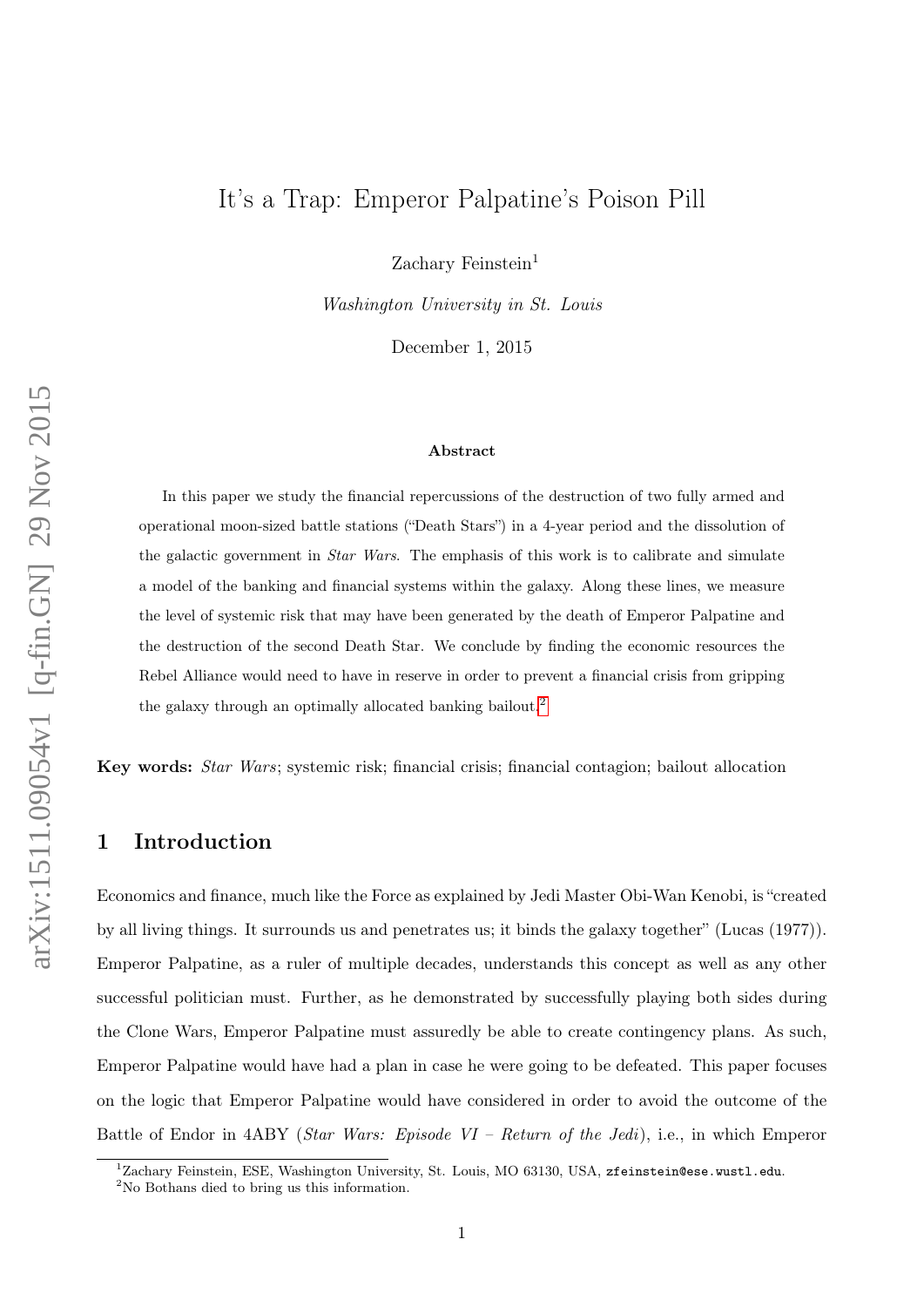Palpatine and Sith Lord Darth Vader have been killed and a massive government project (the second Death Star) has been destroyed via mutually assured destruction with the Rebel Alliance.

In fact, Darth Vader recognized that moon-sized space stations were not as all-powerful as the force-insensitive believed; he quipped in response to the first Death Star, "Don't be too proud of this technological terror you've constructed. The ability to destroy a planet is insignificant next to the power of the Force" (Lucas (1977)). Lord Vader's logic can be taken further, as we conjecture Emperor Palpatine considered and we will show, to prove that the true power of the technological terror is from the power of economic terror unleashed in the case of its failing; i.e., in case of the Rebel Alliance succeeding, an automatic financial attack on the entire Galaxy would be realized.

Emperor Palpatine misjudged one point in his strategy of mutually assured destruction: the Rebel Alliance, while trusting in the power of the Force, never placed importance on long-term planning. As General Han Solo of the Rebel Alliance, well-known for shooting first,<sup>[3](#page-1-0)</sup> once famously said, "Never tell me the odds" (Kershner (1980)). As a high-ranking official, this viewpoint would have been widespread within the Rebel Alliance. Since mutually assured destruction relies on both parties recognizing it as such, and because the Rebels do not recognize it as such due to their own poor long-term thinking, Emperor Palpatine's economic warfare strategy is an ineffective deterrent.

The analysis of this paper is as follows. First, we calibrate a model of the economic health and financial system in the galaxy during the Imperial Period. Second, we consider a distribution of economic losses in the Imperial banking system following the events of the Battle of Endor to find the risks that the Rebel Alliance has created. Finally, we use these results to deduce the size and composition of a bailout necessary that the new rulers of the galaxy, i.e., the Rebel Alliance, would need to allocate to stave off a galaxy-wide financial crisis and economic depression.

### 2 Modeling the Galactic Economy

As reported in Centives (2012), and quoted by the United States government (Shawcross (2013)), the cost for the steel[4](#page-1-1) of the DS-1 Orbital Battle Station [DS1] (the first Death Star) would come out to \$8[5](#page-1-2)2 QUADRILLION priced in Earth year 2012.<sup>5</sup> We will assume that the costs for all other components are in line with that of the USS Gerald Ford, the most recently completed aircraft carrier for the United States. For simplification purposes, we will assume the full \$17.5 BILLION

<span id="page-1-0"></span><sup>3</sup>Despite the claims of some revisionist historians.

<span id="page-1-2"></span><span id="page-1-1"></span><sup>&</sup>lt;sup>4</sup>Given technological improvements we assume the cost of durasteel is comparable to that of steel on Earth.

<sup>5</sup>Assuming a diameter of 140km. In Reynolds (1998) the diameter of DS1 is reported as 160km, at this size the price of steel would be the significantly higher \$1.272 QUINTILLION in 2012 dollars.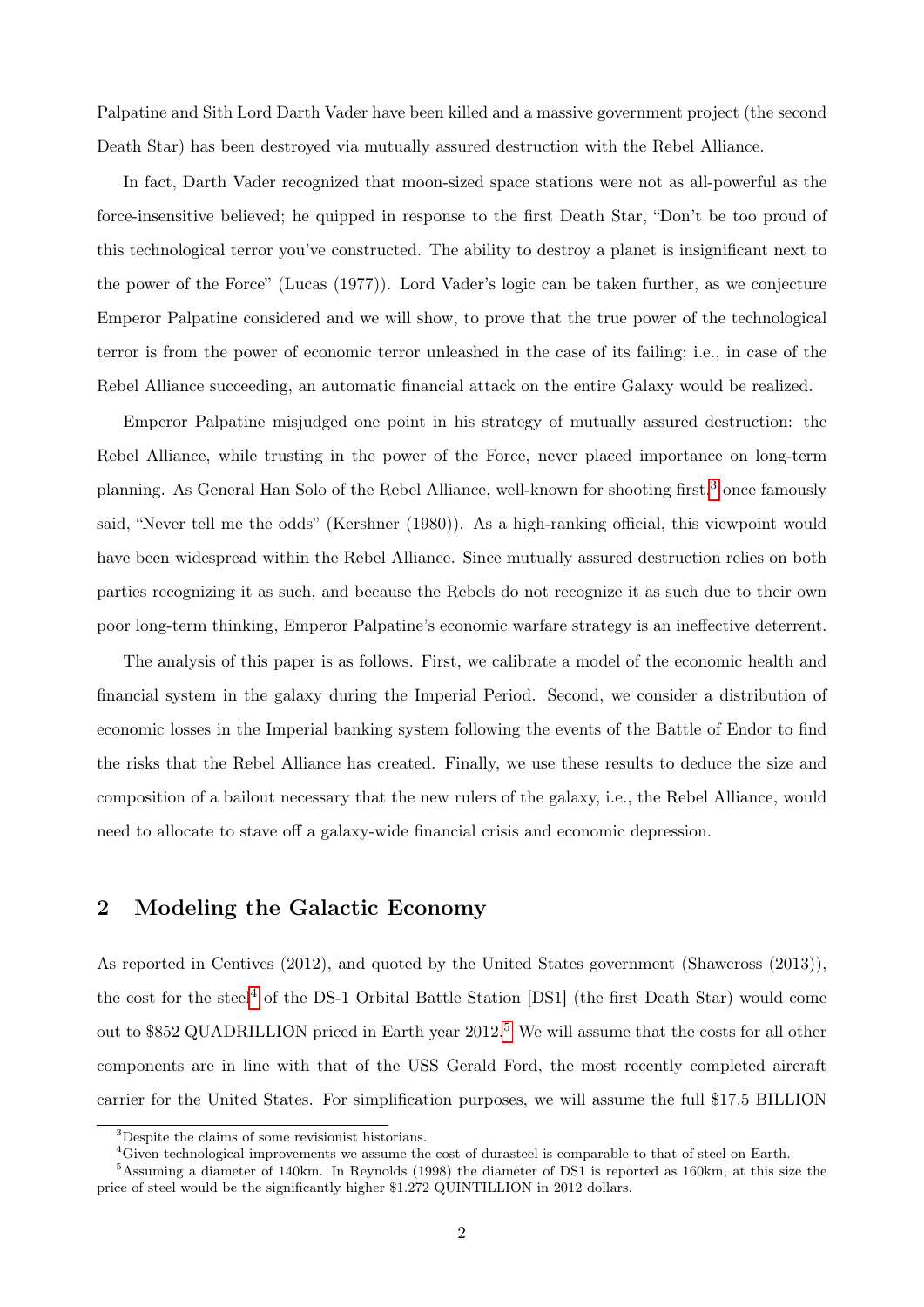cost for the USS Gerald Ford (cf. Rabechault (2013)) at approximately 100,000 tonnes (cf. United States Navy Fact File  $(2014)$  has the same density as the HMS Illustrious.<sup>[6](#page-2-0)</sup> Expanding upon the logic from Centives (2012), we assume the ratio of steel cost to total cost is the same as with the USS Gerald Ford. Therefore we get an estimated \$193 QUINTILLION cost for the Death Star (including R&D). With the same analysis, the completed second Death Star [DS2] with its reported 900km diameter (cf. Luceno (2004)) would be \$226 QUINTILLION in steel alone. However, we will assume the components beyond basic infrastructure for DS2 were comparable to DS1 for a total cost of \$419 QUINTILLION. Note that this is a lower bound, though there is more weaponry we ignore any new research and development costs.<sup>[7](#page-2-1)</sup> However, this figure is disputed by Galactic Empire Public Relations (2013) which quotes Admiral Conan Motti of the Imperial Starfleet as stating, "The costs of construction they cited were ridiculously overestimated, though I suppose we must keep in mind that this miniscule [sic] planet does not have our massive means of production." Admiral Motti has the correct idea, as the Galactic economy is surely larger than that of the United States of America in 2012. We will use these numbers however to generate an economic model for the size of the Galactic economy.

For calibration purposes we will use the \$193 QUINTILLION figure, but normalize it to Gross Galactic Product [GGP]. As a massive military research and development project, we will make the analogy between the construction of DS1 and the construction of the first atomic bomb. That is, assume the construction for the first Death Star had a similar cost profile in gross terms to the Manhattan Project. From Hewlett & Anderson (1962) we get an estimate for \$2.2 BILLION for the cumulative project in



Figure 2.1: Not a moon!

1945 dollars. The cost figure needs to be put into perspective of the time in which it was applied. Table [2.1](#page-3-0) provides the expenditures for the Manhattan Project from and the Gross Domestic Product [GDP] of the United States from 1942-1946 in 1945 dollars (see Bureau of Economic Analysis (n.d.)). The first Death Star took 20 years of work to complete. Assuming a similar cost profile over time as was used for the construction of the first atomic bomb we estimate the size of investment as

<span id="page-2-0"></span> $6$ The density of the HMS Illustrious was used for the cost analysis presented in Centives (2012).

<span id="page-2-1"></span><sup>7</sup>Using the same cost formula as DS1, the cost of DS2 would be \$51.4 SEXTILLION.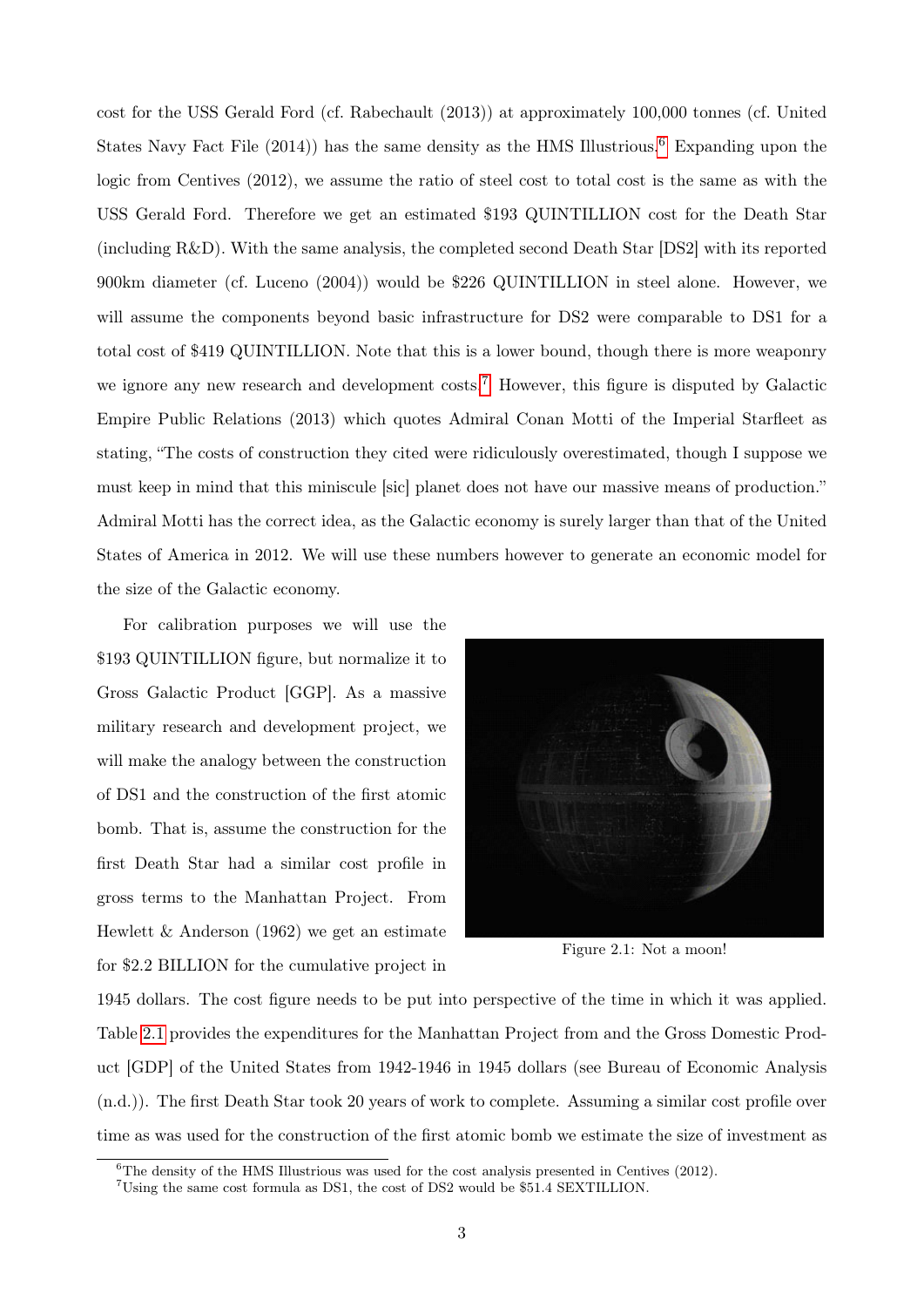<span id="page-3-0"></span>

|                                                                                                   | Year $\vert$ 1942 |  |  | 1943 1944 1945 1946 Total |
|---------------------------------------------------------------------------------------------------|-------------------|--|--|---------------------------|
| Expenditures (MILLION \$)   16.1 344.6 939.4 610.3 281.0   2,191.4                                |                   |  |  |                           |
| GDP (BILLION \$)   182.5 213.2 230.3 228.2 202.4   1,056.6                                        |                   |  |  |                           |
| Percent GDP $\vert 0.01\% \quad 0.16\% \quad 0.41\% \quad 0.27\% \quad 0.14\% \vert 0.21\% \vert$ |                   |  |  |                           |

Table 2.1: Manhattan Project Expenditures and US GDP from 1942-1946 in 1945 Dollars.

approximately  $0.21\%$  of the GGP over the 20 years.<sup>[8](#page-3-1)</sup> At \$193 QUINTILLION, that puts the total GGP over the 20 year period at approximately \$92 SEXTILLION, or an average of approximately \$4.6 SEXTILLION per year.<sup>[9](#page-3-2)</sup>

The GGP numbers are not important for our purposes in and of themselves. Instead we wish to use these numbers in order to determine the size of the banking and financial sector of the Galactic Empire circa 4ABY at the destruction of DS2 and the death of Emperor Palpatine during the Battle of Endor.

First we will consider the size of the Intergalactic Banking Clan [IGBC] which is known to be "too big to fail" as it was nationalized following the Clone Wars to avoid a default on its debt (cf. Wookieepedia  $(n.d.c)$ ). In order to determine the size of IGBC we compare it to activities of the Federal Reserve in the United States during periods of intervention. In particular, as reported in Ricketts & Waller (2014), during the Great Depression and the Second World War the Federal Reserve balance sheet grew to have assets in excess of 20% of nominal GDP. After nationalizing IGBC it acted as a creditor of the Empire's currency, so we will assume that following the Clone Wars it held a similar 20% of GGP.

For the remainder of the banking and financial sector of the Galactic Empire we assume, as per Wookieepedia (n.d.a), "there were many banks in the galaxy." Given 1.75 million full member worlds of the Galactic Empire (cf. Fry & Wallace (2009)), we will make the assumption that for every 100 worlds there is a "big" bank. Further, 1 of every 100 of these banks is of a "massive" size, but not "too big to fail."<sup>[10](#page-3-3)</sup> This produces 17,501 banks in the galaxy for our model. We will assume all other banks are of smaller size and not of systemic importance. As a simplification we will assume that each subgroup of banks (IGBC, "massive", and "big") encompasses a full  $1/3$  of the

<span id="page-3-1"></span><sup>8</sup> If we exclude 1942, due to its relatively low expenditures, we arrive at nearly 0.25%. While not an insignificant change, we will assume the first years of the construction of DS1 would have been relatively low-cost as well.

<span id="page-3-2"></span> $9$ To put this number into perspective: Gross World Product for Earth in 2014 was approximately \$78 TRILLION (see The World Bank (n.d.)) and \$16,100 per capita (see Central Intelligence Agency (n.d.)); whereas GGP/planet (over 1.75 million full member worlds of the Empire (cf. Fry & Wallace (2009))) would be \$2.6 QUADRILLION and \$46,000 per capita (over 100 quadrillion inhabitants (cf. Fry & Wallace (2009))). Though the numbers for GGP/planet and GGP/capita may seem small in relation to the technology available, recall that until the industrial revolution income/capita was stable (cf. Robert E. Lucas (2004)). In a galaxy in which technology has not progressed for 25,000 years (Schedeen (2015)) it is not unreasonable to assume GGP grew at a much slower pace, if at all, during the Galactic Republic than it has on Earth since the Industrial Revolution.

<span id="page-3-3"></span><sup>&</sup>lt;sup>10</sup>These might include any number of the banks referred to in Wookieepedia  $(n.d.b)$ .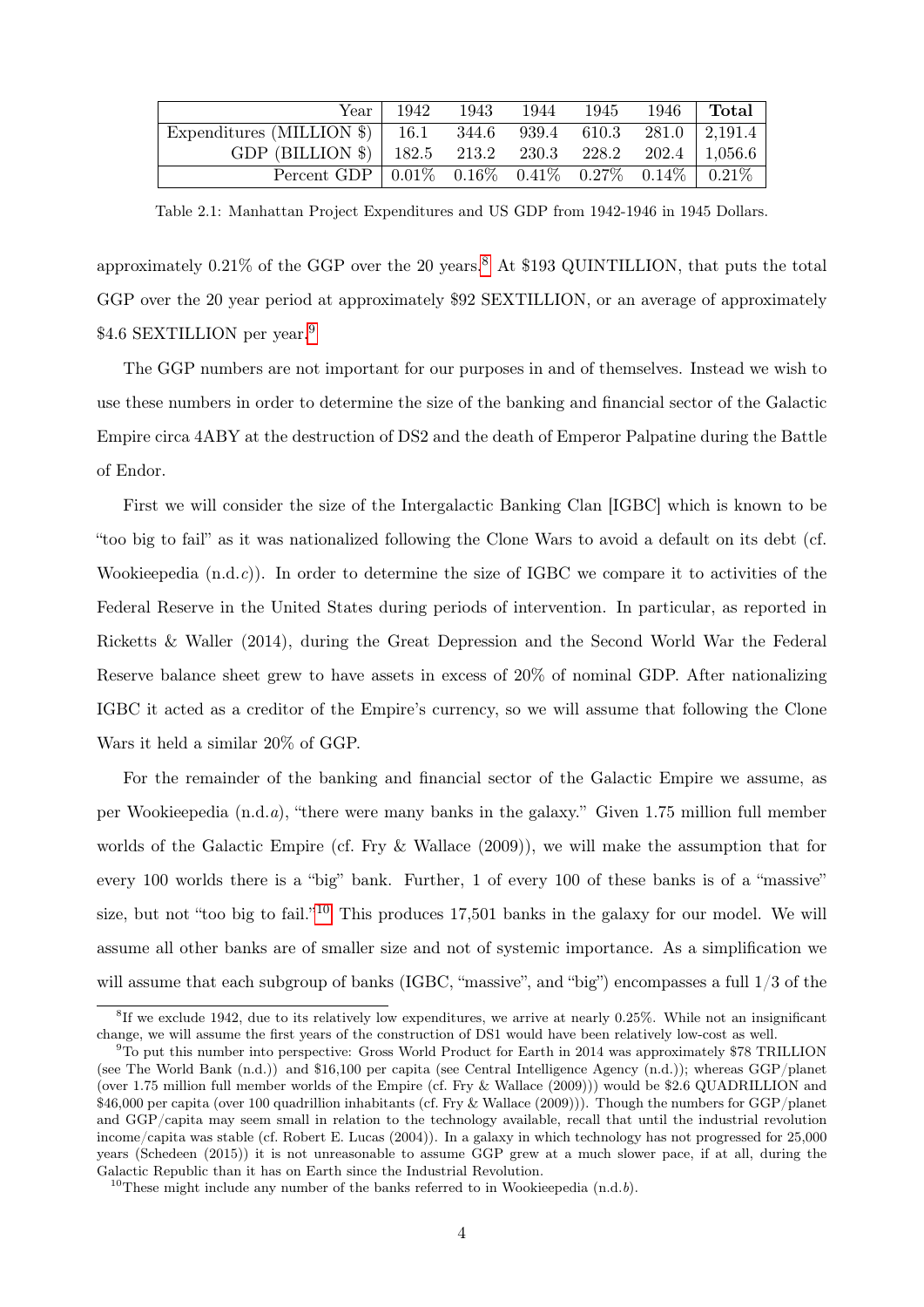entire banking sector. In total this implies that the banking sector has assets of 60% of GGP.<sup>[11](#page-4-0),[12](#page-4-1)</sup>

#### 3 Modeling the Financial Crisis and a Desired Bailout Allocation

Now that we have the economic situation of the Galactic Empire, we wish to model the crisis following the destruction of DS2 and the death of Emperor Palpatine. Firstly we will assume that already 50% of the cost of DS1 has been paid off, but none of the cost of DS2 has been paid.[13](#page-4-2) Additionally there was no other Galactic debt which the Empire had outstanding. This is assuming that Emperor Palpatine was fiscally conservative and kept the overall debt load under control. Further, we assume that the interest rate the Galactic Empire must pay on its debt is  $0\%$ .<sup>[14](#page-4-3)</sup> Therefore, with the disintegration of the Galactic government and the destruction of both DS1 and DS2, the losses from governmental bond defaults measure \$5[15](#page-4-4).5 QUINTILLION.<sup>15</sup>

For our analysis we will assume a relatively high-growth environment given the political situation, under the assumption the Empire was able to kickstart the Galactic economy. We can make this assumption as it provides a lower bound to the risks, i.e., a lower growth environment would have larger economic losses as a fraction of the economy. Let us assume an average GGP growth of 2%; GGP in 4ABY would have a value of approximately \$6,090 QUINTILLION. This is a considerably high-growth rate for the Galactic Empire. We come to this conclusion because of the nonexistent technological progress for 25 millennia (Schedeen (2015)) but also the political instability evidenced by the Rebel Alliance's existence.[16](#page-4-5) Further, we assume away the possible economic repercussions from the Battle of Yavin and the destruction of DS1 (*Star Wars: Episode IV – A New Hope*).

Following the destruction of DS2, we will assume there are random losses to asset values due to the "terrorist" attack. Following the 9/11 terrorist attacks, the Dow Jones Industrial Average dropped 14.2% and the S&P500 was down 11.6% in the week following the market reopening (cf. Davis (2011)). Additionally, a fake Tweet from the Associated Press about a terror attack on the White House on April 23, 2013 caused a nearly 1% drop in the market in a 4-minute window before

<span id="page-4-0"></span> $11$ Compared to US and Europe this is a low number (cf. Helgi Library  $(n.d.)$ ), though it is notably higher than the percentage of Earth GDP. Not surprising as banking is not the most important sector of the Galactic economy.

<span id="page-4-1"></span> $12$ With fractional reserve banking and deregulated banks (we refer to *Heroes on Both Sides* (2010)) this could mean very high leverage ratios, not necessarily that the banks have deposits worth 60% of the economy.

<span id="page-4-2"></span><sup>&</sup>lt;sup>13</sup>A very aggressive repayment schedule for DS1 debt, thus providing a lower bound on the size of the resultant crisis. Compare with the UK having not fully payed off its debt from WW1 by 2014 (cf. Kollewe (2014)).

<span id="page-4-3"></span> $14$ This provides us a lower bound on the size of losses incurred, so any other value that we may choose would only cause the Galactic Economy to fare worse.

<span id="page-4-4"></span><sup>&</sup>lt;sup>15</sup>This is a loss of approximately 3% of GGP under the rosiest of scenarios (10% annual GGP growth) and greater than 10% of GGP assuming 0% average growth.

<span id="page-4-5"></span><sup>16</sup>As stated in Gilley (2013), "A large literature in political economy, for instance, finds that short- or medium-term fluctuations in economic growth can have a profound effect on state legitimacy."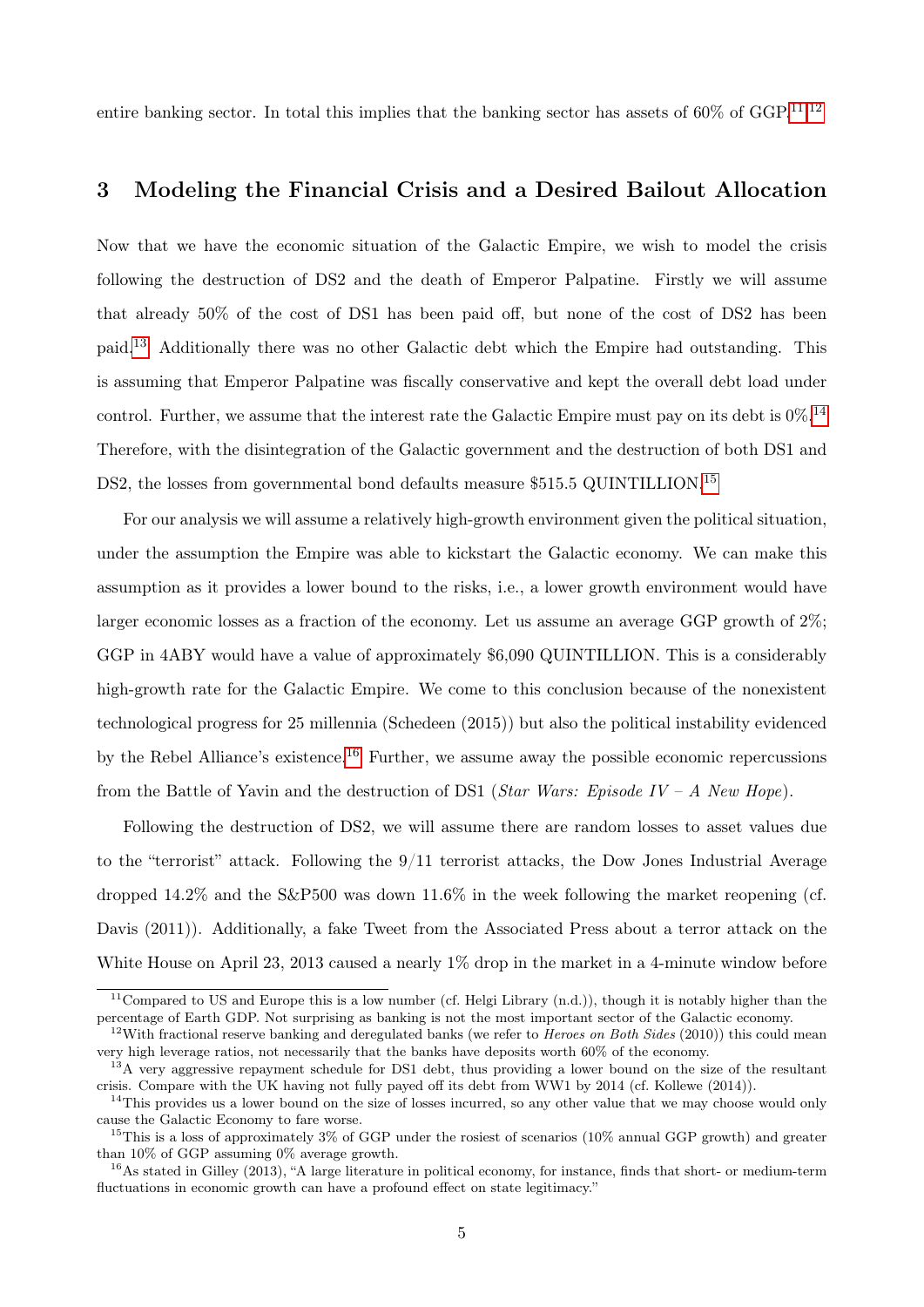the information was corrected (cf. Witkowski & Patel (2013)). Given these data points, and the "success" of the Battle of Endor for the Rebel Alliance, we will assume that the market drops by 20% (on average) causing losses before considering the default on government debt.<sup>[17](#page-5-0)</sup> Due to fractional reserve banking we will assume that assets are 4-times total deposits. This is a low (conservative) requirement,[18](#page-5-1) but this is a reasonable estimate as banking is a smaller part of the Galactic economy.

Finally, while we assume there was deposit insurance for all the banks under the rule of the Galactic Empire (i.e., depositors are able to retain their capital in case of a bank failure), with the fall of the government this can no longer be assumed to exist. Thus if a firm were to have a shortfall on its obligations, all deposits with that bank are lost as well.

To simulate the banking sector we assume that the financial system has connections as displayed in Figure [3.1](#page-5-2) and the realized payments follow the model of Eisenberg & Noe  $(2001).^{19}$  $(2001).^{19}$  $(2001).^{19}$ In particular, we are interested in the size and composition of the bailout that the Rebel Alliance would need to provide in order to keep the Galactic economy from crashing. In order to accomplish this, we use the systemic risk measures proposed in Feinstein, Rudloff & Weber (2015). However, to complicate matters we assume that the IGBC will never directly receive any bailout funds. This is because the IGBC is

<span id="page-5-2"></span>

Figure 3.1: A graphical representation of the connections in the banking sector.

too big to fail, but without a central government this also implies that it is too big to save.<sup>[20](#page-5-4)</sup>

In the case that the Galactic Empire wins the Battle of Endor, thus having no default on government bonds, no drop in asset values, and having deposit insurance, there is 0% loss of GGP from the financial system though some banks are unable to pay their debts in full; while it is

<span id="page-5-1"></span><span id="page-5-0"></span><sup>&</sup>lt;sup>17</sup>Each firm's valuation follows a  $beta(1, 4)$  percent loss with 25% correlations via a Gaussian copula.

<sup>18</sup>Typically 3% or 10% reserve requirements are imposed in the United States in 2015 (Board of Governors of the Federal Reserve System (n.d.)).

<span id="page-5-3"></span> $^{19}$ IGBC owes \$2500 QUINTILLION to the economy outside of the "big" and "massive" firms considered here, and we will assume that none of the remaining 17,500 "big" and "massive" firms have any obligations outside of the financial system. Further, IGBC owns 2/3 of all government debt from the Death Star (as the central bank and primary creditor of the Galactic Empire). The remaining 1/3 is distributed evenly amongst the 175 "massive" banks. When a "massive" bank has a liability they owe \$3 QUINTILLION, \$333 QUADRILLION, and \$500 QUADRILLION respectively to IGBC, "massive", and "big" banks. Similarly the "big" banks have liabilities of size \$100 QUADRILLION, \$470 QUADRILLION, and \$2 QUADRILLION respectively to IGBC, "massive", and "big" banks.

<span id="page-5-4"></span> $^{20}$ The politics of bailing out the IGBC could also be difficult due to its close relationship with the Galactic Empire.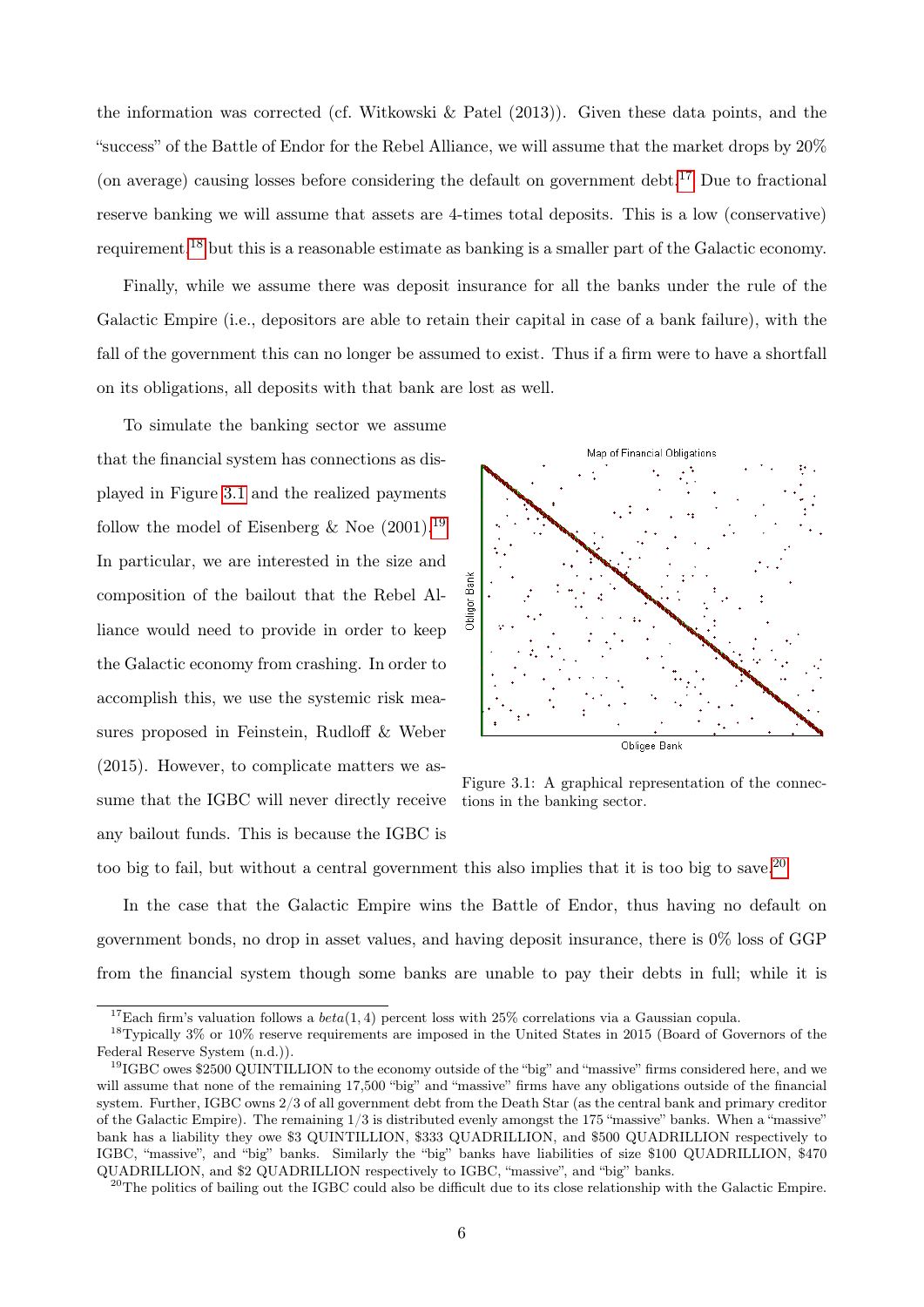non-negligible to invoke deposit insurance, this is not a destabilizing force as evidenced by the 0% drawdown in GGP to the "real economy". However, once DS2 is blown up and Emperor Palpatine is killed, the GGP drawdowns are depicted in Figure  $3.2^{21}$  $3.2^{21}$  $3.2^{21}$  In this image we plot the empirical distribution of the economic losses in our system as a histogram under the setting without deposit insurance (blue bars) and again with deposit insurance (maroon bars). Additionally, the green line in the graph shows the losses caused by the government default on debt from DS1 and DS2 only, without any financial system included. The dotted lines show a best approximation of a continuous probability density function fit to the simulated data to smooth the shape. What is most noticeable is in nearly 40% of our simulations the financial system absorbs much of the losses and generally benefits the real economy by being smaller than the \$515.5 QUINTILLION in government bond defaults. However, the economic outlook is still bleak in these cases, with losses greater than 7% of GGP, it is however an improvement over the case in which the citizens of the Galaxy directly financed

<span id="page-6-0"></span>

Figure 3.2: Distribution of the losses caused by the destruction of DS2.

the building of DS1 and DS2 through bond purchases. In the other 60% of the simulations, the network effects amplify the losses to a significant margin. In fact, we find in the cases of amplified losses, greater than 99% of all systemically important banks default on a portion of their obligations. Though with deposit insurance we notice that the losses incurred are far reduced, there are still significant tail risks. In expectation, with deposit insurance, there is still a nearly  $2.5\%$  drop in GGP.<sup>[22](#page-6-2)</sup> In fact, as deposit

insurance is not free, in order to attain these results requires an investment of roughly 8% of GGP in the "good" (approximately) 40% of cases and 12% of GGP in the remaining 60% of situations. For deposit insurance to be credible, the 12% of GGP would need to be held in reserve by the Rebel Alliance. Otherwise, when the situation arose where depositors demand their funds from the banks and subsequently from the deposit insurance, the Rebel Alliance would be shown to be making empty promises. As mentioned previously, even with this expensive deposit insurance the losses to the Galactic economy are still extremely high (an expected 2.5% drop in GGP) so an additional

<span id="page-6-1"></span><sup>21</sup>From 1929-1933 the United States real GDP fell 26.7%, distributed across all industries (Vedder & Gallaway (1997)). In comparison, the losses presented here occur in the immediate aftermath in only the financial sector.

<span id="page-6-2"></span> $^{22}$ In comparison, during the 4th quarter of 2008, GDP in the United States dropped by roughly 1.6% (Bureau of Economic Analysis (2009)).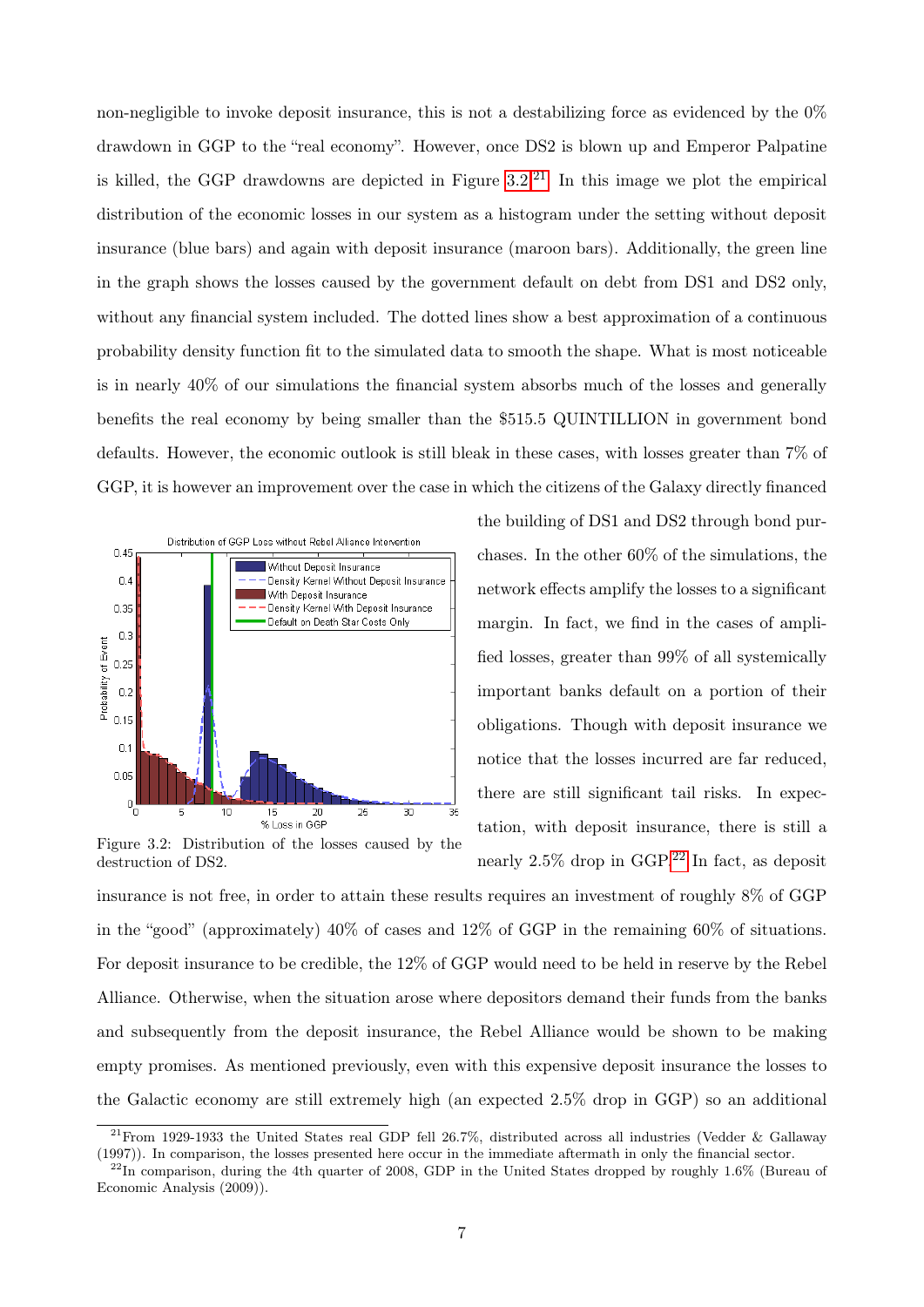<span id="page-7-1"></span>

|                        | "Massive"      | " $Big"$       | $\rm Total$    | Total      |
|------------------------|----------------|----------------|----------------|------------|
|                        | (QUADRILLIONS) | (QUADRILLIONS) | (QUINTILLIONS) | $(\%$ GGP) |
| Expectation            | \$2,813        | \$26           | \$938          | 15.4%      |
| Value-at-Risk          | \$3,227        | \$31           | \$1,110        | 18.2%      |
| Average Va $R_{\perp}$ | \$3,882        | \$37           | \$1,312        | 21.5%      |

Table 3.1: Minimal size for a bailout under the three criteria considered. All values rounded to the nearest whole number.

banking bailout would be necessary to rescue the economy.

Finally we consider the size and composition of the bailout that would be necessary to rescue the financial system. As stated before, we will assume this in the case with no deposit insurance (in fact the bailout will act as a type of insurance independent of system state, and therefore is implicitly considered). We consider three distinct criteria that may be used to determine the size and composition of the necessary bailout:

- (i) bailout compositions so that the expected losses to the Galactic economy are no worse than 1% of GGP;
- (ii) bailout compositions so that the losses to the Galactic economy are worse than 1% of GGP with probability less than  $10\%$  (called the Value-at-Risk);
- (iii) bailout compositions so that the expected losses to the Galactic economy in the worst 10% of cases are no worse than 1% of GGP (called the Average Value-at-Risk [Average VaR]).

<span id="page-7-0"></span>

Figure 3.3: Necessary bailouts in QUINTILLIONS. The minimal total bailout packages are circled.

Figure [3.3](#page-7-0) displays the composition of the minimal bailouts in the amount distributed to each "massive" firm (x-axis) and each "big" firm (yaxis) so that the three criteria are satisfied. Notice that as we increase the size of the bailout to the "big" firms we can decrease the size to the "massive" firms, and vice versa, but with diminishing returns. The circled values show the minimal total bailout package under each criteria. Table [3.1](#page-7-1) provides the allocations in each scenario and the total size of the bailout (both in nominal and in relative terms) by utilizing

the multipliers of 175 "massive" banks and 17,325 "big" banks in our model. In order to obtain an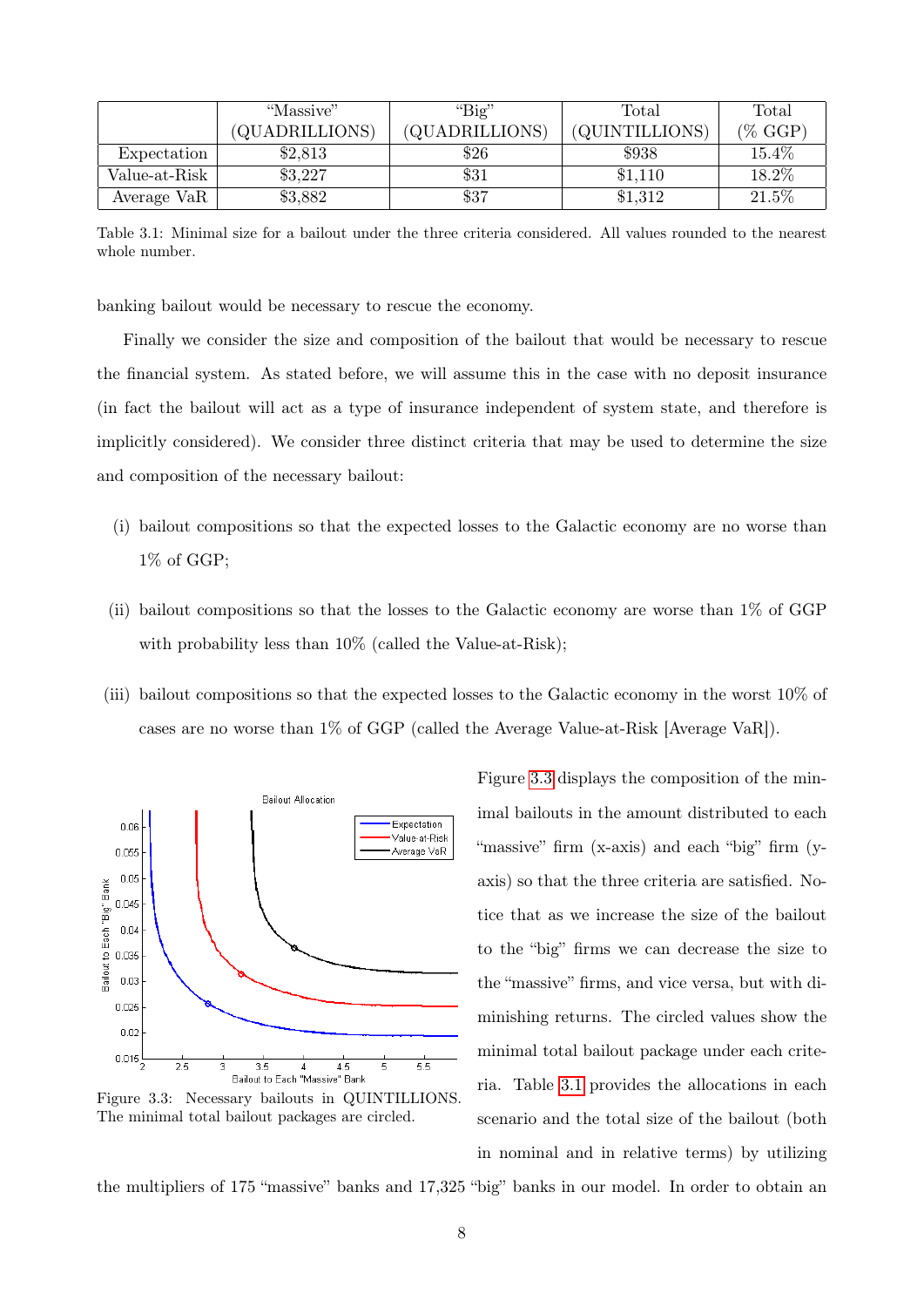expected loss in GGP of at most 1% would require greater than 15% of GGP; to achieve at most 1% expected losses in only the worst 10% of cases would require greater than 20% of GGP. These are values that the Rebel Alliance would need to have prepared in order to avoid the catastrophic financial collapse evidenced in Figure [3.2.](#page-6-0) Given that the Rebel Alliance is the "scrappy underdog," without the resources to build multiple moon-sized space stations, this is a sum they do not have.

### 4 Conclusion

We modeled the state of the economy of the Galactic Empire prior to the destruction of the two moon-sized battle stations and the fall of the Imperial government. This allowed us to calibrate a financial network of the systemically important institutions, thus providing a picture of the economic repercussions from the Battle of Endor. In this case study we found that the Rebel Alliance would need to prepare a bailout of at least 15%, and likely at least 20%, of GGP in order to mitigate the systemic risks and the sudden and catastrophic economic collapse. Without such funds at the ready, it likely the Galactic economy would enter an economic depression of astronomical proportions.

#### References

- Board of Governors of the Federal Reserve System (n.d.), 'Reserve requirements', [http://federalreserve.gov/](http://federalreserve.gov/monetarypolicy/reservereq.htm) [monetarypolicy/reservereq.htm](http://federalreserve.gov/monetarypolicy/reservereq.htm). Accessed: 2015-11-28.
- Bureau of Economic Analysis (2009), 'Gross Domestic Product: Fourth Quarter 2008 (Final); Corporate Profits: Fourth Quarter 2008 (Final)', <http://www.bea.gov/newsreleases/national/gdp/2009/pdf/gdp408f.pdf>. Accessed: 2015-11-28.
- Bureau of Economic Analysis (n.d.), 'National income and product accounts tables', [http://www.bea.gov/national/](http://www.bea.gov/national/nipaweb/DownSS2.asp) [nipaweb/DownSS2.asp](http://www.bea.gov/national/nipaweb/DownSS2.asp). Table 1.1.4 and 1.1.5. Accessed: 2015-11-28.
- Centives (2012), 'How Much Would It Cost To Build The Death Star?', [http://www.centives.net/S/2012/](http://www.centives.net/S/2012/how-much-would-it-cost-to-build-the-death-star/) [how-much-would-it-cost-to-build-the-death-star/](http://www.centives.net/S/2012/how-much-would-it-cost-to-build-the-death-star/). Accessed: 2015-11-28.
- Central Intelligence Agency (n.d.), 'The world factbook: GDP (official exchange rate)', [https://www.cia.gov/](https://www.cia.gov/library/publications/the-world-factbook/fields/2195.html) [library/publications/the-world-factbook/fields/2195.html](https://www.cia.gov/library/publications/the-world-factbook/fields/2195.html). Accessed: 2015-11-28.
- Davis, Marc (2011), 'How September 11 affected the U.S. stock market', [http://www.investopedia.com/](http://www.investopedia.com/financial-edge/0911/how-september-11-affected-the-u.s.-stock-market.aspx) [financial-edge/0911/how-september-11-affected-the-u.s.-stock-market.aspx](http://www.investopedia.com/financial-edge/0911/how-september-11-affected-the-u.s.-stock-market.aspx). Accessed: 2015-11-28.
- Eisenberg, Larry & Thomas H. Noe (2001), 'Systemic risk in financial systems', Management Science 47(2), 236–249.

Feinstein, Zachary, Birgit Rudloff & Stefan Weber (2015), 'Measures of systemic risk'. Working paper.

- Fry, Jason & Daniel Wallace (2009), The Essential Atlas, Del Rey.
- Galactic Empire Public Relations (2013), 'Planet Earth Abandons Death Star Project In Face Of Superior Galactic Imperial Power', [http://www.starwars.com/news/](http://www.starwars.com/news/planet-earth-abandons-death-star-project-in-face-of-superior-galactic-imperial-power)